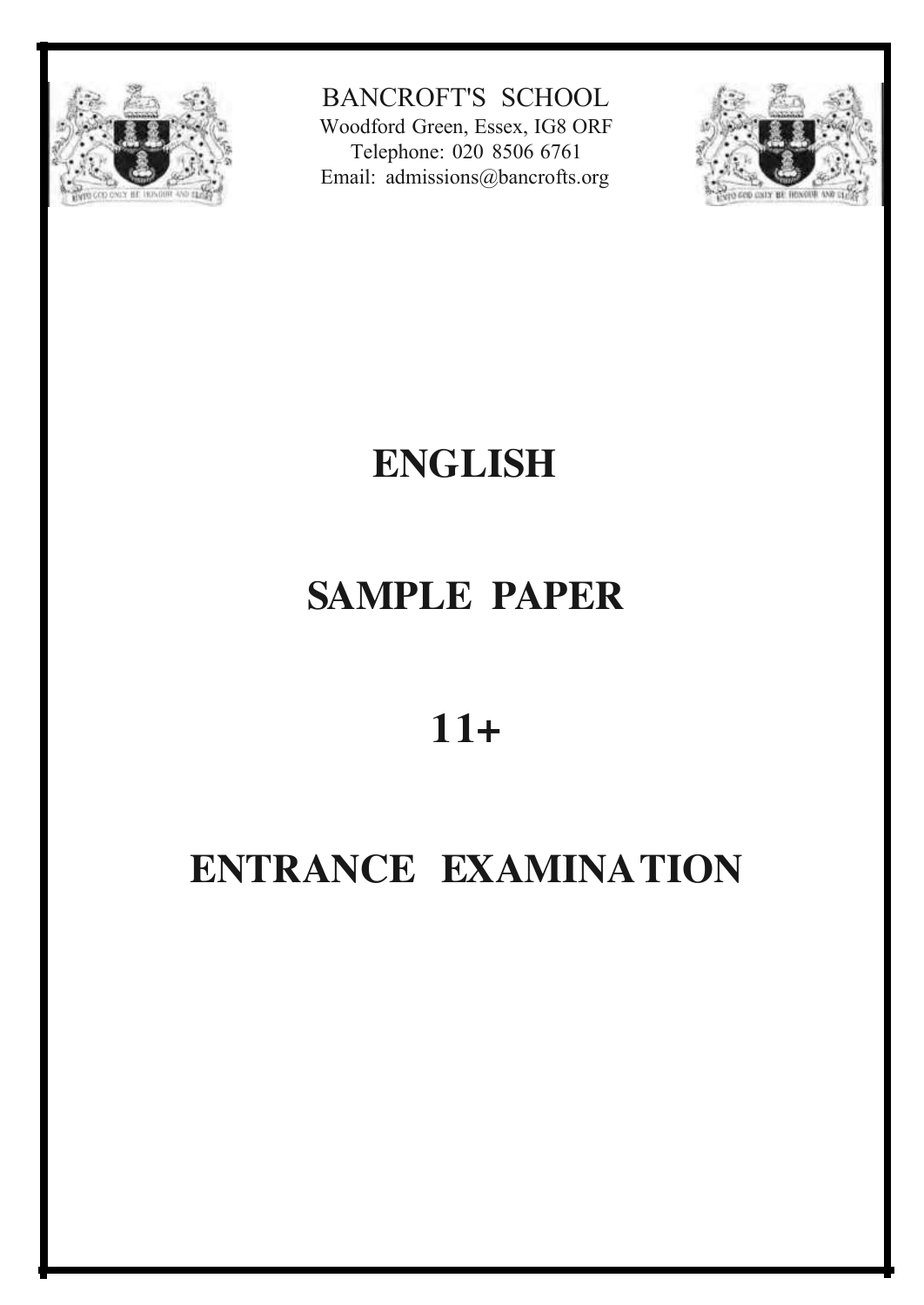#### **BANCROFT'S SCHOOL 11+ ENTRANCE EXAMINATIONS GUIDANCE NOTES FOR PARENTS**

#### **ENGLISH**

Candidates will take an English test in two sections. There is no separate Scholarship paper.

#### **Section A: Reading and Understanding (45 Minutes)**

The children will be asked to read two or more passages in a reading booklet and then answer questions on what they have read in a separate answer book. There are a few questions, which call for longer answers. There will also be a few multiple-choice questions. The design of the answer book indicates the type of answer required.

Questions will test a variety of comprehension skills, such as the understanding of the vocabulary, sentence structure and inferred meaning.

#### **Section B: Writing (5 Minutes planning + 15 Minutes writing)**

The children will be given an essay title asking them to take some of the ideas from the extract or poem in the Reading Booklet and develop them into their own story or description.

Marks are earned by writing relevantly and showing originality and accuracy; punctuation, spelling and grammar are all important here. They are also awarded for how well the essay is organised and how interesting it is in content.

#### **Preparation:**

Children who are familiar with the format of the Key Stage Two tests should not need any preparation other than working through the two sample papers.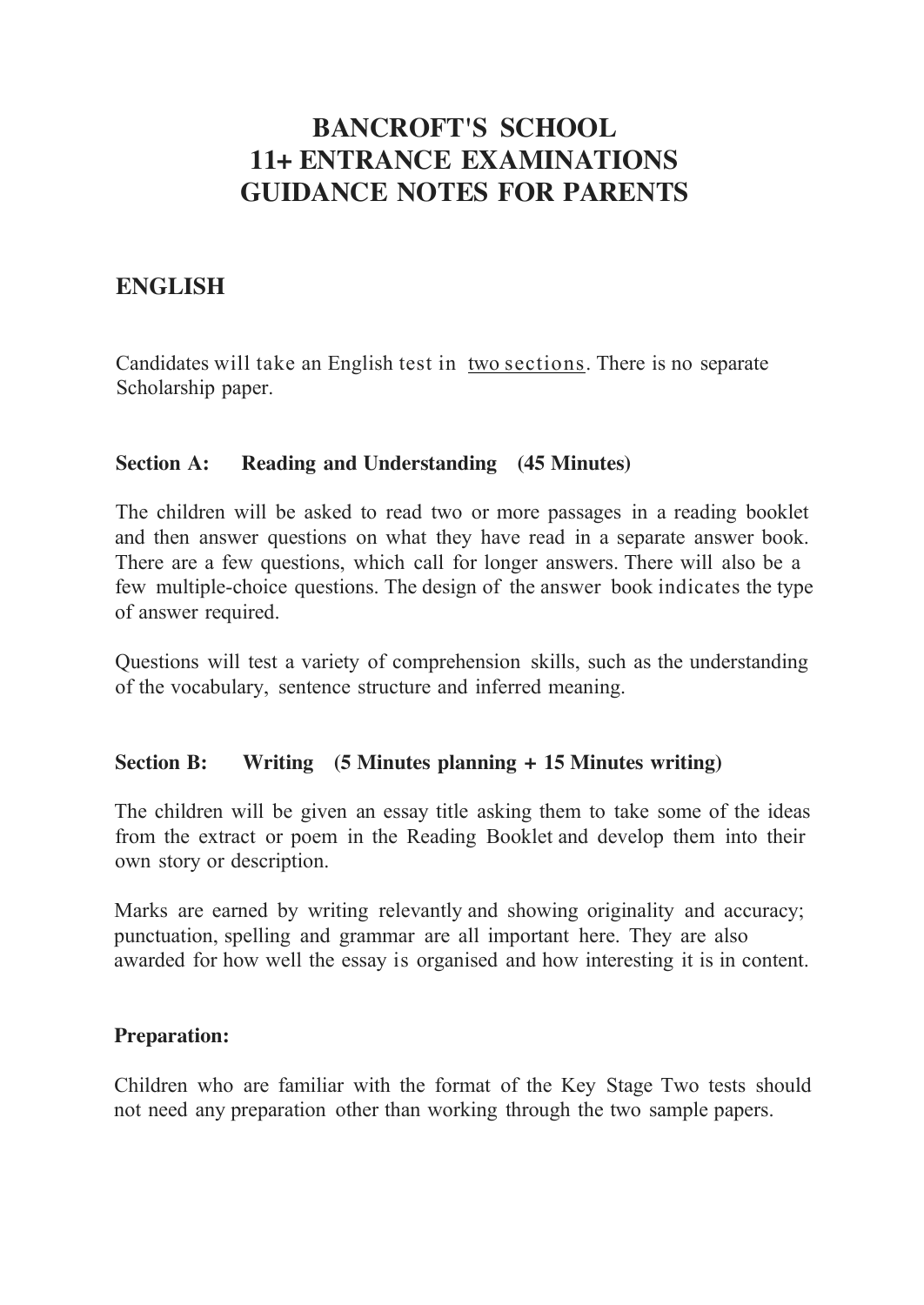### ENGLISH SAMPLE PAPER 2



### Reading Booklet

### *Outdoor Games*

And

*I Told A Lie Today*

This booklet contains two pieces of writing:

On pages 1, 2 & 3 there is a passage about Outdoor Games.

Read this passage and then answer the questions in Part 1 of your answer book.

On page 4 you will find a poem called I Told A Lie Today.

Read the poem and then answer the questions in Part 2 of your answer book.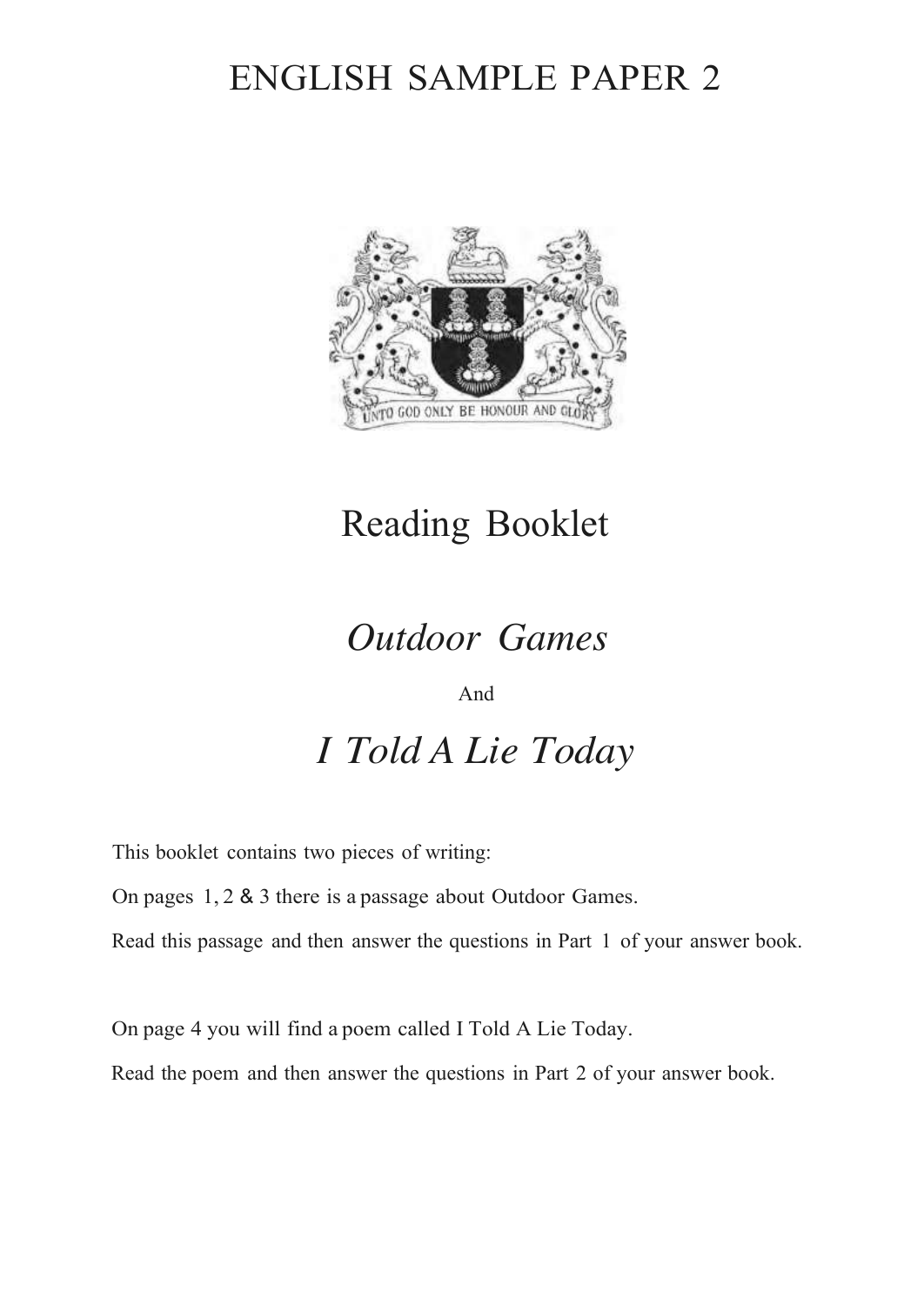*Read the passage and answer the questions on it in your answer book*

#### **Outdoor Games**

- 1 Itwas still too hot to play outdoors. They had had their tea, they had been washed and had their hair brushed, and after the long day of confinement in the house that was not cool but at least a protection from the sun, the children strained to get out. Their faces were red and bloated with the effort, but their mother would not open
- 5 the door. Everything was still curtained and shuttered in a way that stifled the children, made them feel that their lungs were stuffed with cotton wool and their noses with dust and if they didn't burst out into the light and see the sun and feel the air, they would choke.

At last, they faced the afternoon outside. It was too hot. Too bright. The white

10 walls of the veranda glared stridently in the sun. No life stirred at this dry time of day -the birds still drooped, like dead fruit, in the papery tents of the trees; some squirrels lay limp on the wet earth under the garden tap. The dog lay stretched as if dead on the veranda mat, his paws and ears and tail all reaching out like dying travellers in search of water. He rolled his eyes at the children and attempted to lift 15 his tail in a wag but could not. It only twitched and lay still.

The children felt released. They began tumbling, shoving, pushing against each other, frantic to start. Start what? Start their business. The business of the children's day which is-play.

"Let's play hide-and-seek."

20 "Who'll be It?"

"You be It."

```
"Why should I? You be -"
```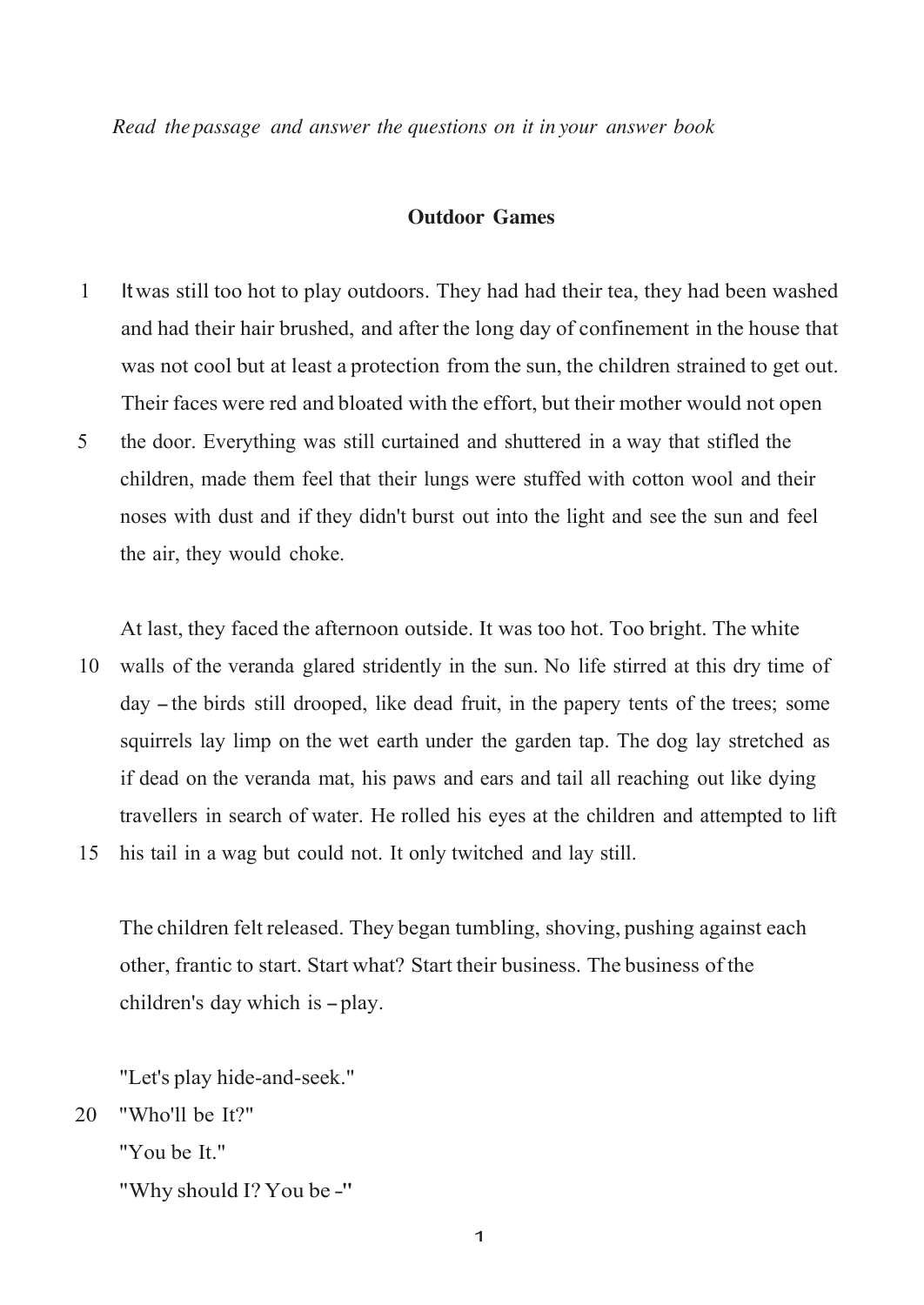"You're the eldest-" "That doesn't mean -"

25 The shoves became harder. Some kicked out. The motherly Mira stepped in. She pulled the boys roughly apart. There was a tearing sound of cloth but it was lost in the heavy panting and angry grumbling and no one paid attention to the small sleeve hanging loosely off a shoulder.

"Make a circle, make a circle!" she shouted, firmly pulling and pushing till a kind

- 30 of vague circle was formed. "Now clap!" she roared and, clapping, they all chanted: "Dip, dip, dip -my blue ship -" and every now and then one or the other saw he was safe by the way his hands fell at the crucial moment  $-palm$  on palm, or back of hand on palm -and dropped out of the circle with <sup>a</sup> yell and <sup>a</sup> jump of relief andjubilation.
- 35 Raghu was It. He started to protest, to cry, "You cheated Mira cheated Anu cheated -" but it was too late, the others had all already streaked away. There was noone to hear when he called out, "Only in the veranda -the porch -Ma said -Ma *said* to stay in the porch!" No one had stopped to listen, all he saw were their brown legs flashing through the dusty shrubs, scrambling up brick walls, leaping 40 over compost heaps and hedges, and then the porch stood empty in the shade and
- the garden was as empty as before; even the limp squirrels had whisked away, leaving everything gleaming, brassy and bare.

Only small Manu suddenly reappeared, as if he had dropped out of an invisible cloud or from a bird's claws, and stood for a moment in the centre of the yellow

45 lawn, chewing his finger and near to tears as he heard Raghu shouting, with his head pressed against the veranda wall, "Eighty-three, eighty-five, eighty-nine, ninety ..." and then made off in a panic, half of him wanting to fly north, the other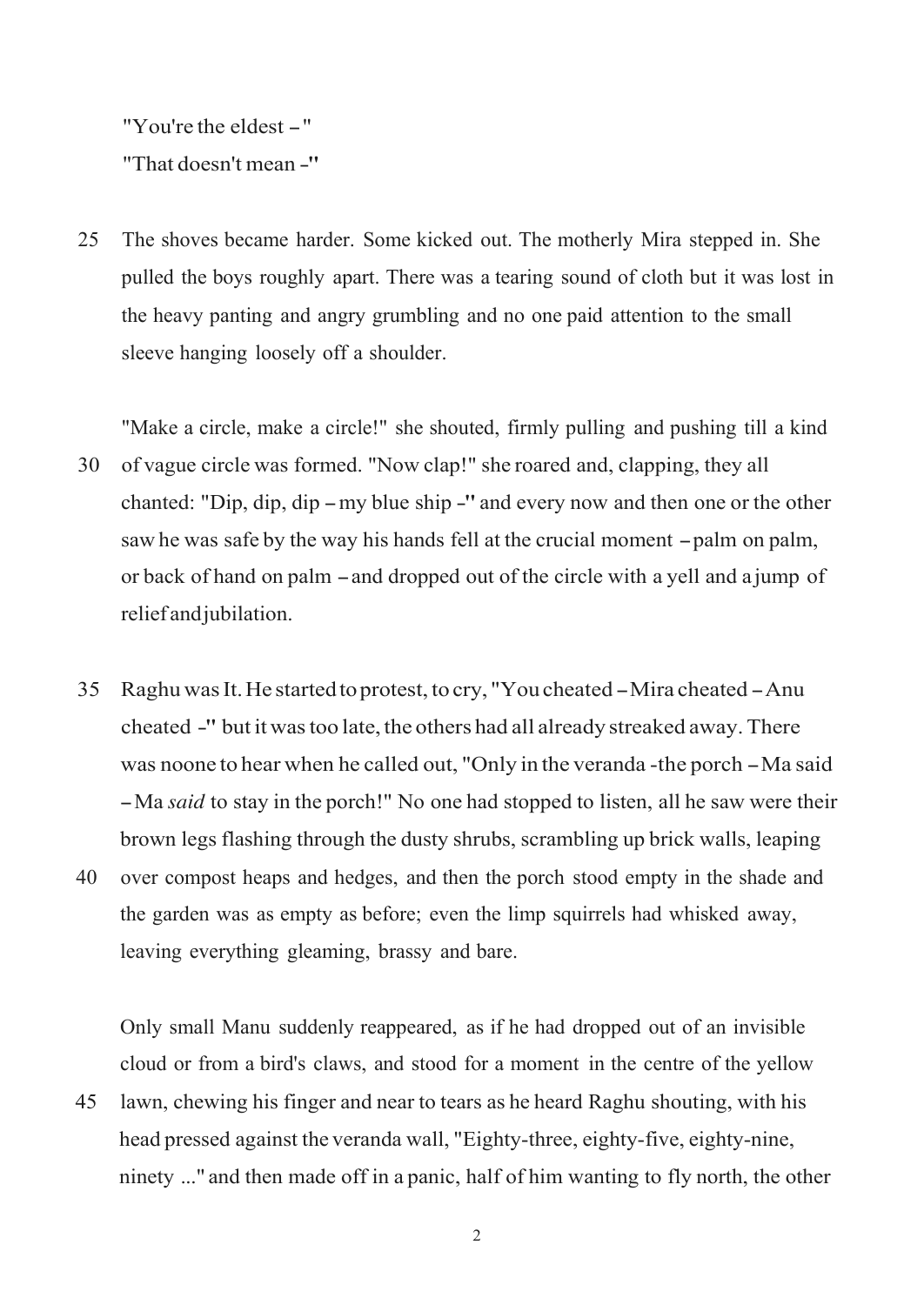half advising south. Raghu turned just in time to see the flash of his white shorts and the uncertain skittering of his red sandals, and charged after him with such a

50 blood-curdling yell that Manu stumbled overthe hosepipe, fell into itsrubber coils and lay there weeping, "Iwon't be It-you have to find them all-all-All!"

"I know I have to, idiot," Raghu said, casually kicking him with his toe. "You're dead," he said with satisfaction, licking the beads of perspiration off his upper lip, and then stalked off in search of worthier prey, whistling spiritedly so that the 55 hiders should hear and tremble.

Ravi heard the whistling and panicked. He felt himself too exposed, sitting on an upturned flower pot behind the garage. Where could he burrow? He could run around the garage if he heard Raghu come -around and around and around -but he hadn't much faith in his short legs when matched against Raghu's long, hefty,

60 hairy footballer legs. Ravi had a frightening glimpse of them as Raghu combed the hedge, trampling delicate ferns underfoot as he did so. Ravi looked about him desperately, swallowing hard in fear.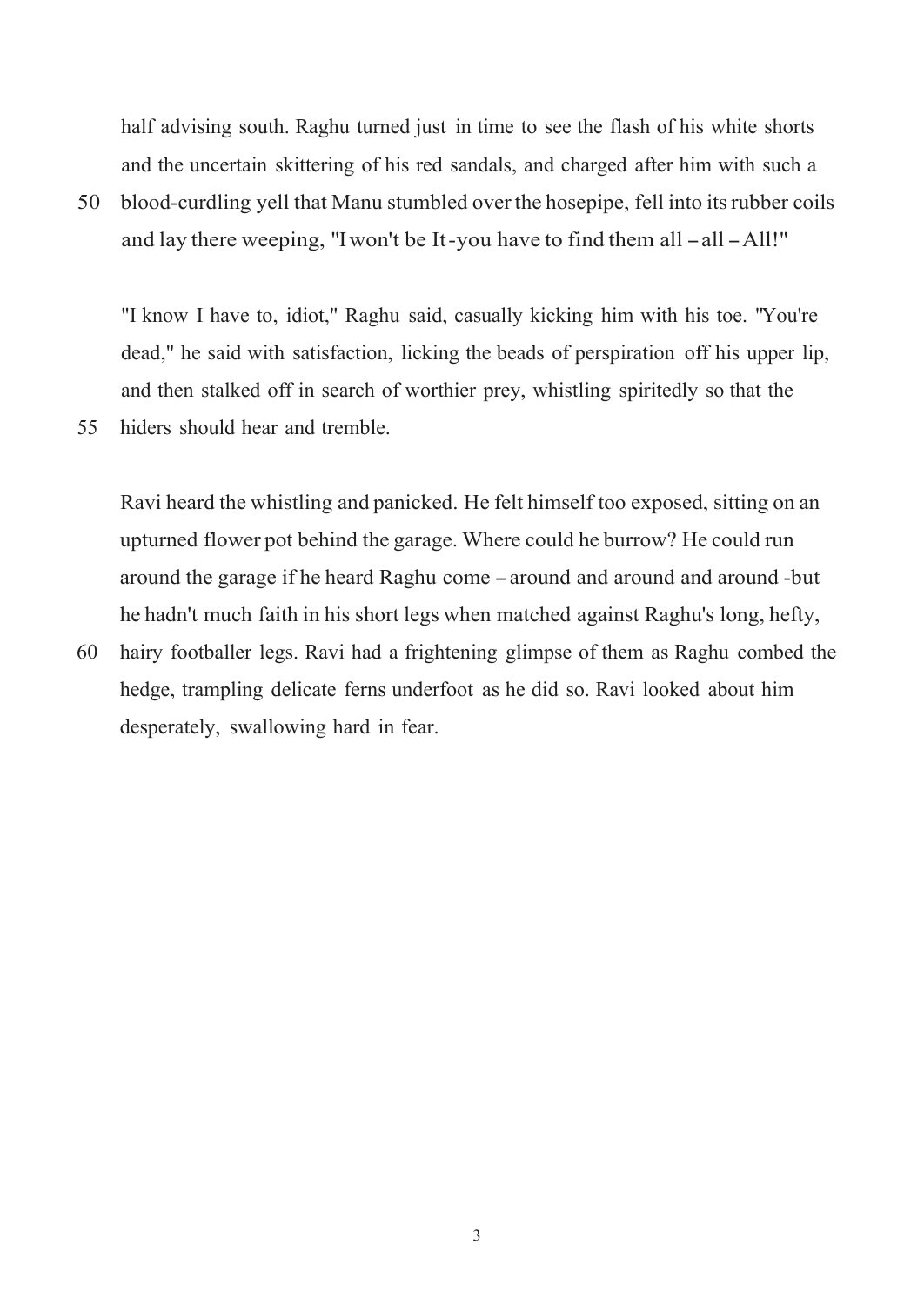*Read thepassage and answer the questions on it in your answer book*

#### **I Told a Lie Today**

| $\mathbf{1}$   | I told a lie today                     |  |  |
|----------------|----------------------------------------|--|--|
|                | and it curled up inside me             |  |  |
|                | like a steel hard spring.              |  |  |
|                |                                        |  |  |
| $\overline{4}$ | It was quite a clever lie,             |  |  |
|                | no one guessed the truth,              |  |  |
|                | they believed me.                      |  |  |
|                |                                        |  |  |
| 7              | But I've carried the twist of it       |  |  |
|                | at the centre of my body, all day,     |  |  |
|                | and I think it's expanding,            |  |  |
|                | filling me up,                         |  |  |
|                | making my eyes feel red.               |  |  |
|                |                                        |  |  |
| 12             | Perhaps it's going to uncoil suddenly  |  |  |
|                | and burst me open,                     |  |  |
|                | showing everyone what I'm really like. |  |  |
|                |                                        |  |  |
| 15             | I think I had better confess,          |  |  |
|                | before I'm completely unwound.         |  |  |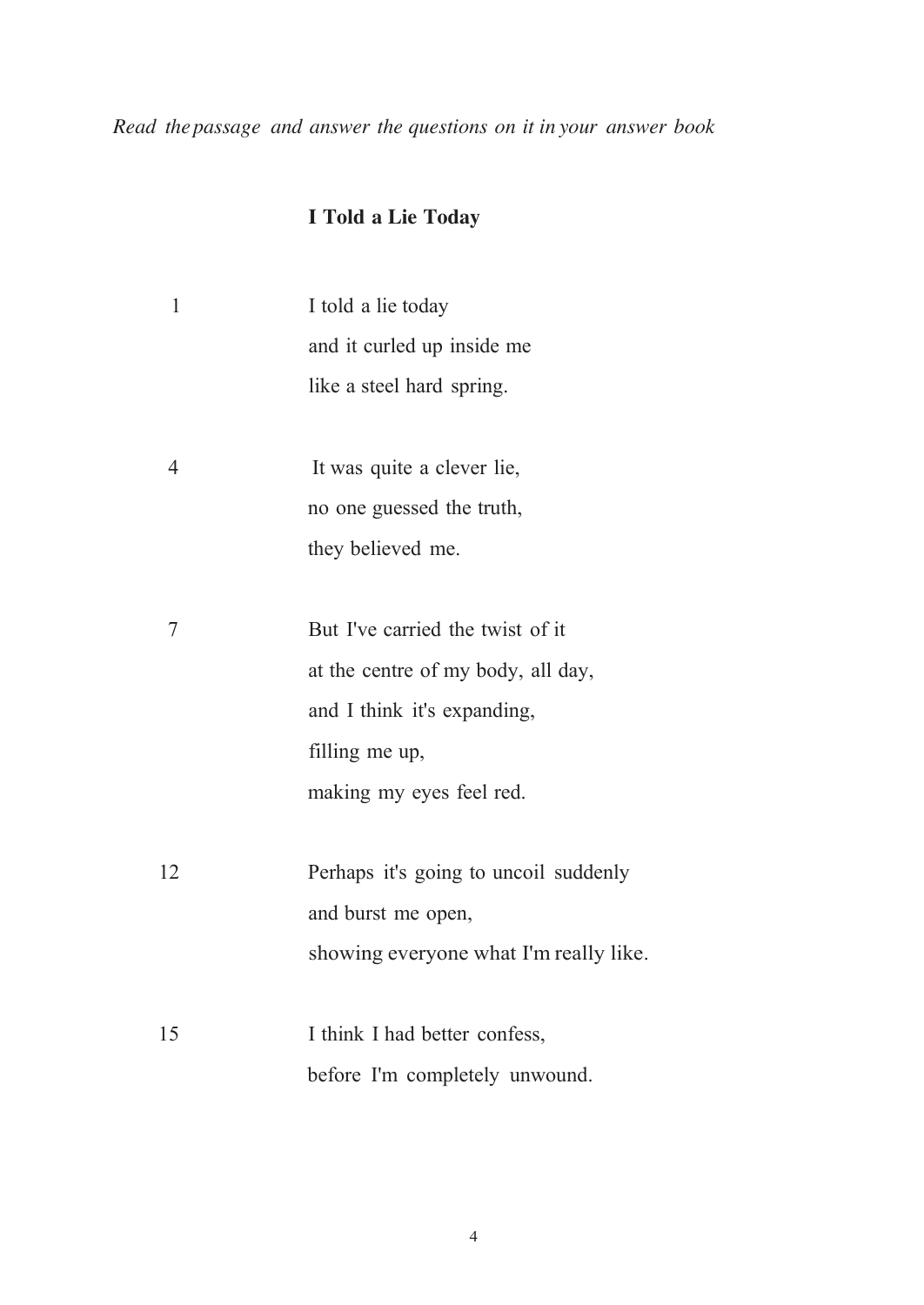

### Bancroft'sSchool

### Sample Entrance Examination

### Section A

## Reading And Understanding

Mark ……………………………..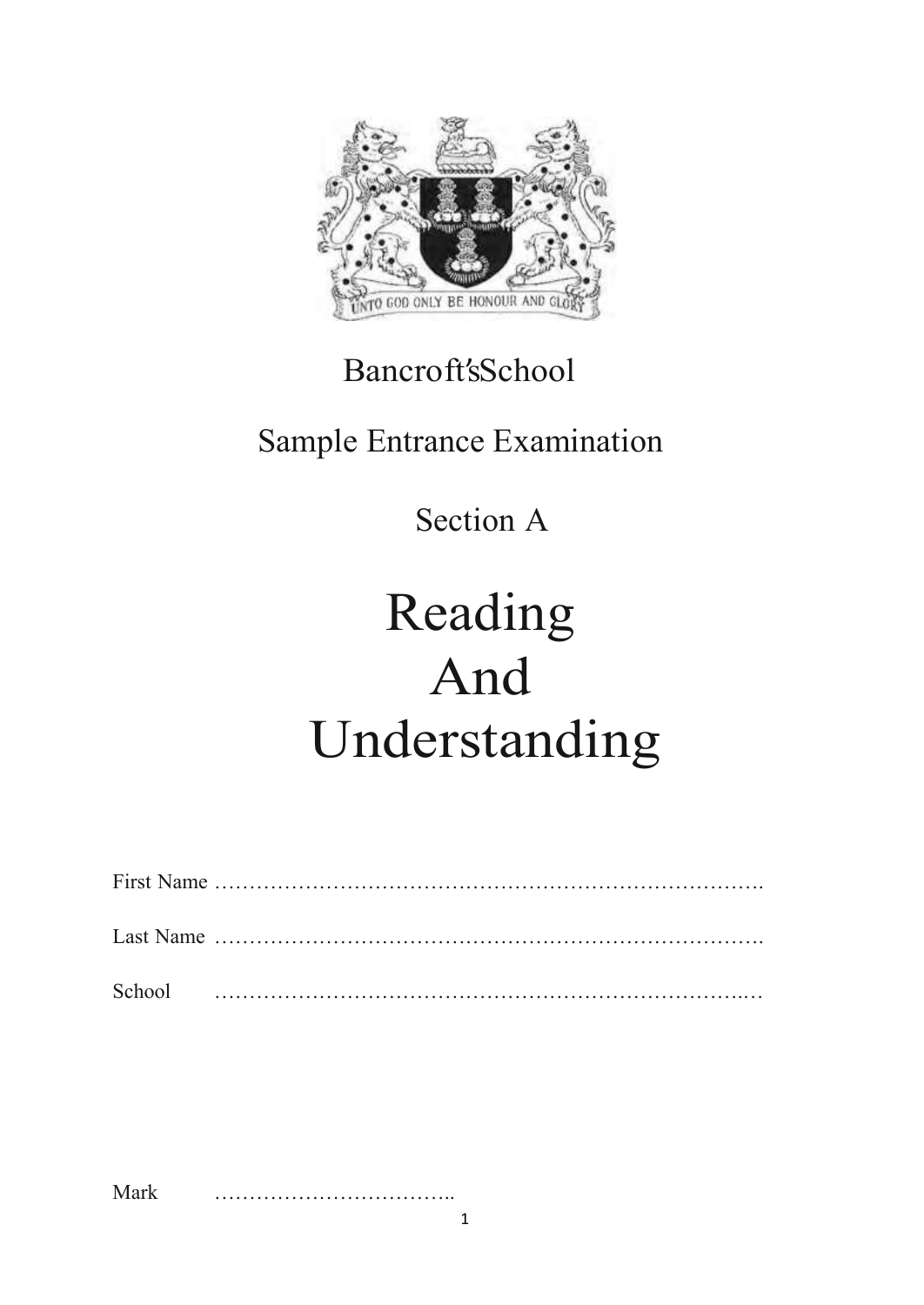In this answer book there are different types of questions.

The space for your answer shows you how you need to answer each question:

For some questions you must write only one word or phrase.

Other questions need longer answers in one or more sentences.

A few questions ask you to write at greater length.

Work through the booklet until you are told to stop.

Try to answer all the questions.

Write neatly.

You have 45 minutes for this section.

If you finish within the allocated time, go back and check your answers.

**A new answer booklet will be issued for the Writing, Section B.**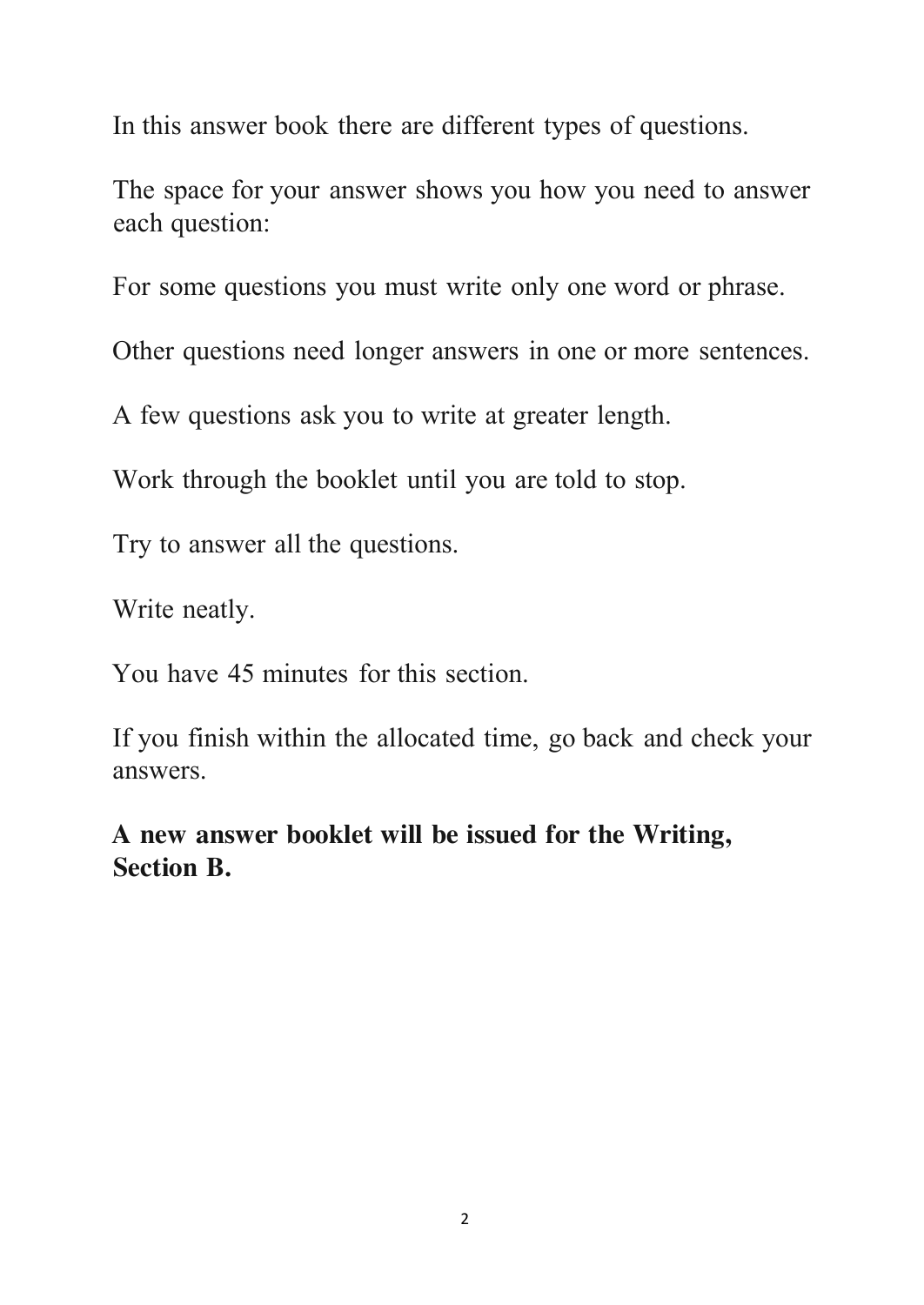#### **Part 1**

These questions refer to the passage called *Outdoor Games* which is on pages 2 and 3 of your reading booklet. You should spend about 20 minutes on this section.

1. What do the children want to do at the beginning of the extract?

..................... .......... .... ....... ............ ..................... .......... .... ....... ............ (1)

2. Using your own words, write down two things which are making the children feel uncomfortable.

..................... .......... .... ....... ............ ..................... .......... .... ....... ............ (2)

3. Which of the following phrases is closest in meaning to "glared stridently" (line 10)? Tick one.

Stared aggressively Provided comforting shade \_\_\_\_\_\_\_ Reflected very bright light Glowed threateningly (1)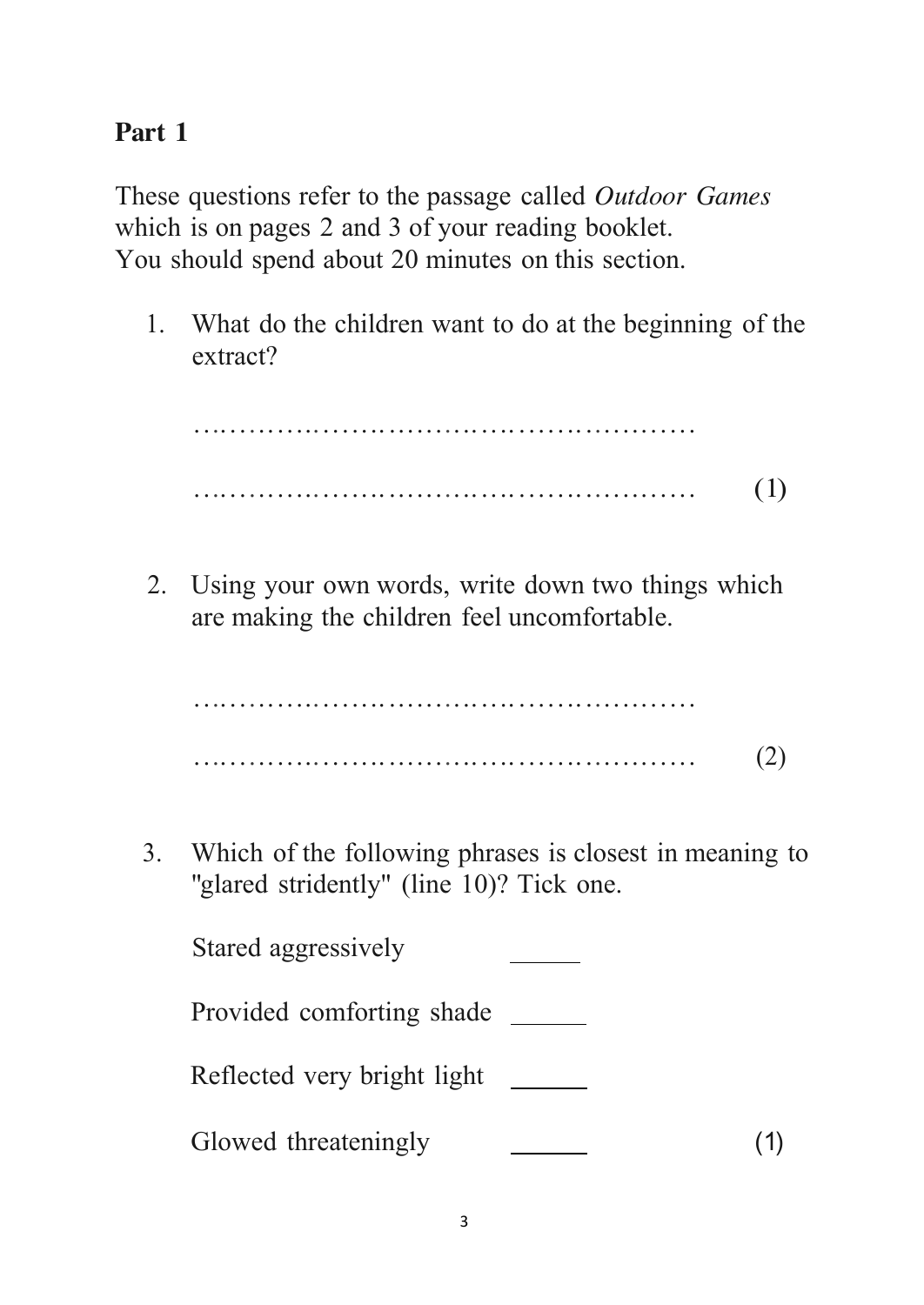4. Write down two things which the animals are doing in this very hot weather. Use your own words.

..................... .......... .... ....... ............ . . . .. . .. . . . . . .. .. .. .. .. .. ..... . .. .. ... . . .. . .. . . .. . .. .. (2)

5. Whatismeantby"Starttheirbusiness.Thebusiness of the children's daywhich is-play"?

..................... .......... .... ....... ............ ..................... .......... .... ....... ............ ..................... .......... .... ....... ............ . .. . . . . . . .. . . . . . . . .. .. . .... . .. .. .. . .. .. . . . .. .. .. .. ... . (2)

6. What happens to one of the children's shirts when Mira stops the fight?

. . .. . .. . . . .. .. .. . .. . . .. .. . . .. . .... .. . .. .. . ..... . . . . .. . (1)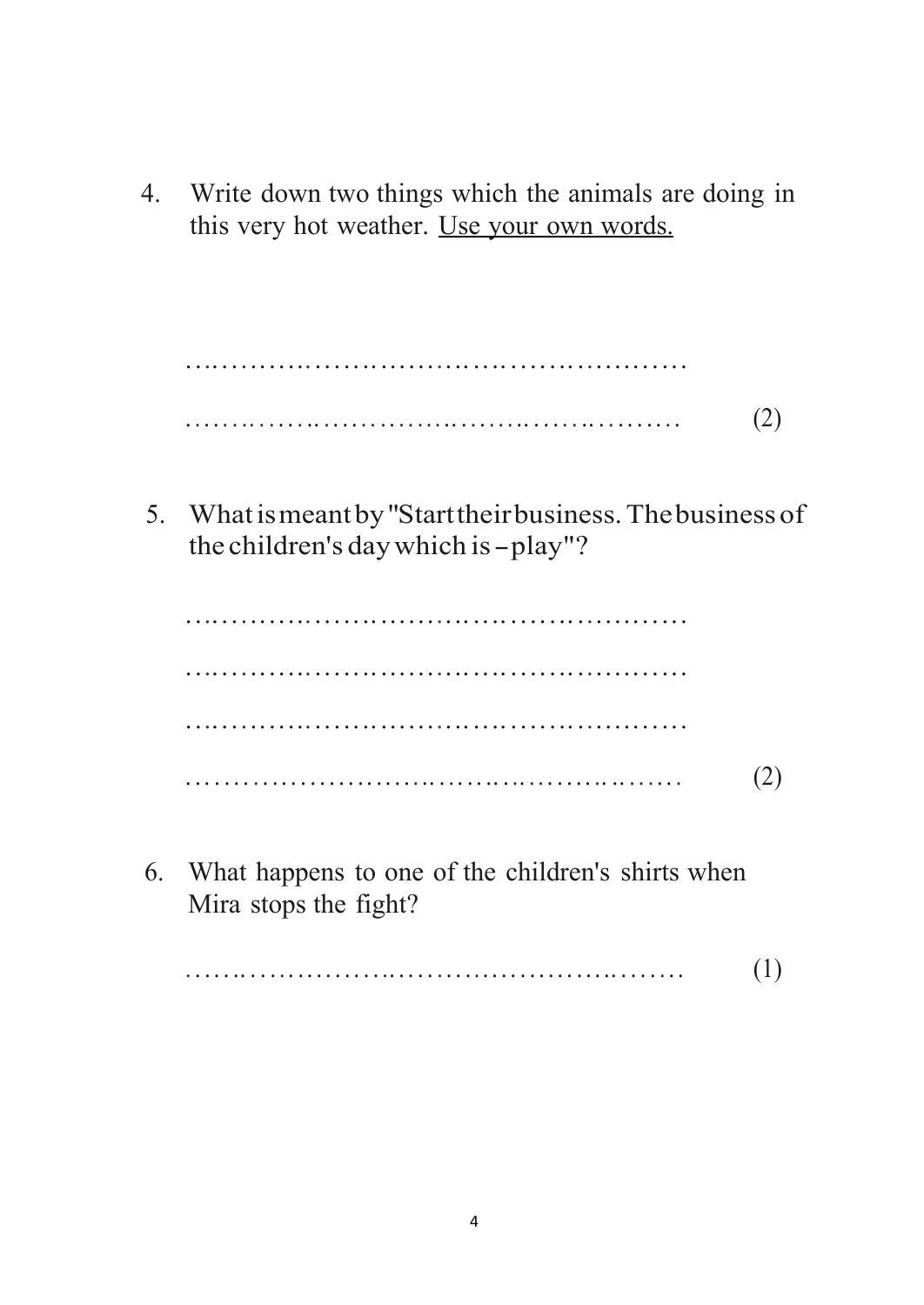7. Which of the following phrases is closest in meaning to "crucial moment" (line -32)? Tick one.

| First instant          |  |
|------------------------|--|
| Final second           |  |
| Deciding point in time |  |
| Last move              |  |

8. Look at the paragraph starting: "Raghu was It." What does this paragraph suggest about the other children's feelings towards Raghu?

..................... .......... .... ....... ............ ..................... .......... .... ....... ............ ..................... .......... .... ....... ............ ...................................................... (4)

9. Give one word of your own for "whisked". (Line - 41 )

……………………… (1)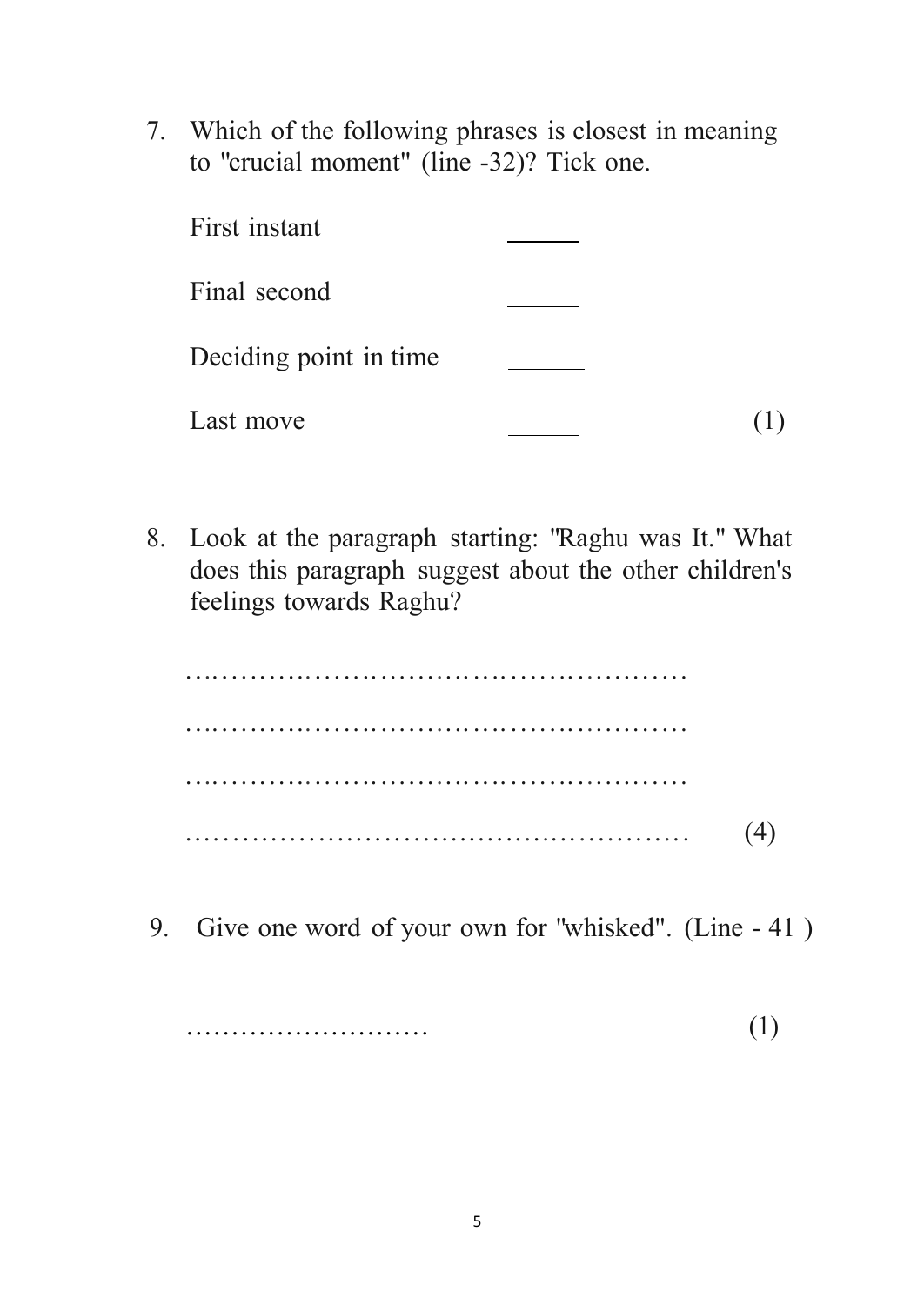| 10. | What sort of child does Manu seem to be?                                                             |     |  |
|-----|------------------------------------------------------------------------------------------------------|-----|--|
|     | .                                                                                                    |     |  |
|     |                                                                                                      |     |  |
|     |                                                                                                      |     |  |
|     |                                                                                                      | (4) |  |
| 11. | What is meant by "in search of worthier prey"?<br>$(Line - 54)$                                      |     |  |
|     |                                                                                                      |     |  |
|     |                                                                                                      | (2) |  |
| 12. | Look at the last paragraph. Do you think Ravi is<br>enjoying the game of hide and seek? Why/why not? |     |  |
|     |                                                                                                      |     |  |
|     |                                                                                                      |     |  |

 $(4)$ . . . . . . . . . . . .  $\ddot{\phantom{a}}$ 

 $\ddot{\phantom{a}}$ 

 $\overline{a}$ 

 $\overline{a}$  $\ddot{\phantom{a}}$  $\ddot{\phantom{a}}$  $\ddot{\phantom{a}}$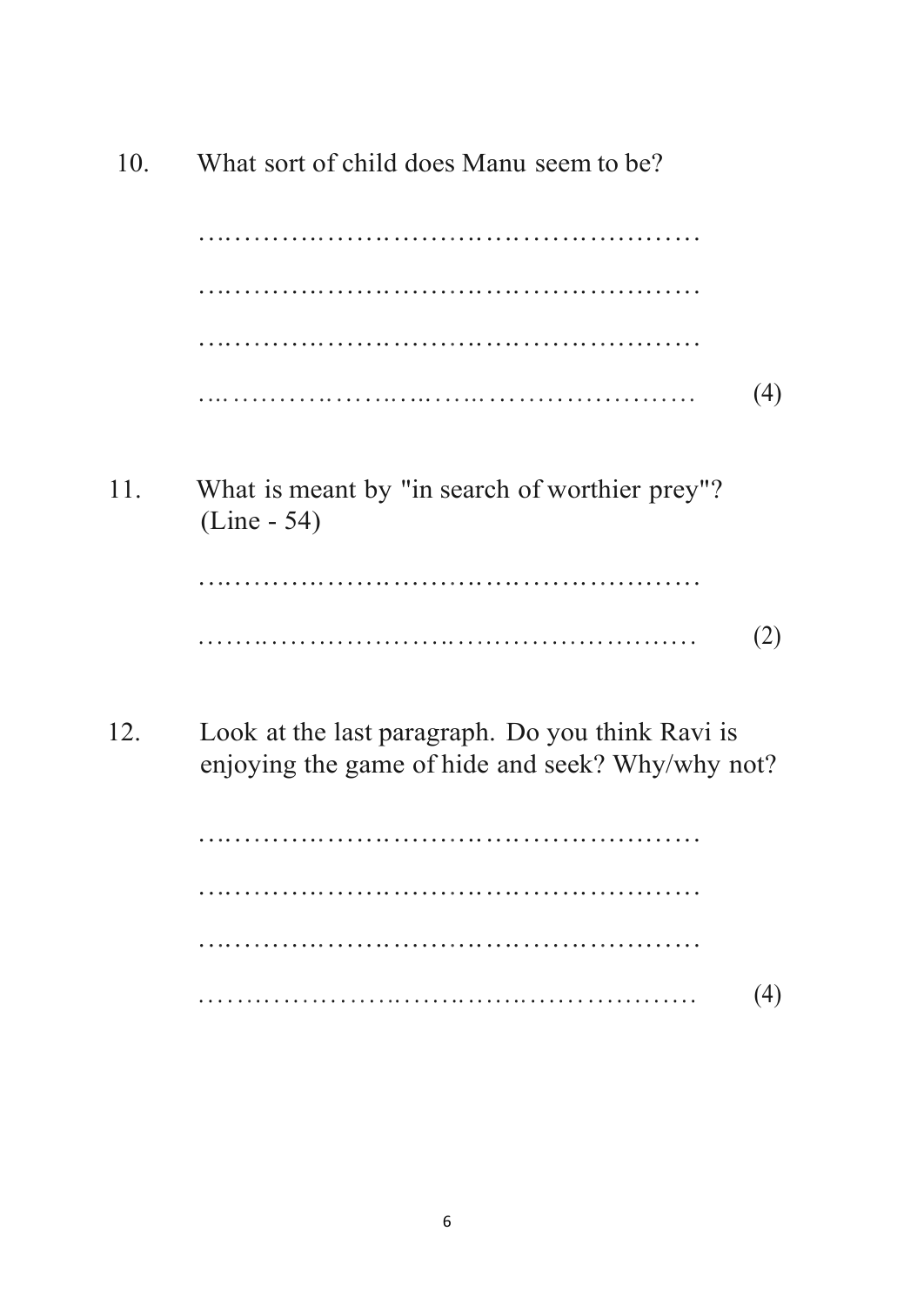#### **Part 2**

These questions are about the poem *I Told a Lie Today* on page 4 of your reading booklet. You should spend about 10 minutes on this section.

13. Look at the first three lines of the poem. How do you think the lie is making the speaker feel?

> ..................... .......... .... ....... ............ ..................... .......... .... ....... ............ ..................... .......... .... ....... ............ . . . . . ... . . . . .. . . . . . . .. . . . . . .. .. . . . .. . . . . . . . . . .. . . . . . . . (2)

14. Why does the speaker describe the lie as "clever"? Use your own words.

> ... . . .. .. ..... . . . . . ..... .. .. . . ... .. ... .. .. ... .. .. . .... ... . . .. .. ..... . . . . . ..... .. .. . . ... .. ... .. .. ... .. .. . .... (1)

15. What do you think the speaker means by the word "twist" in line 7?

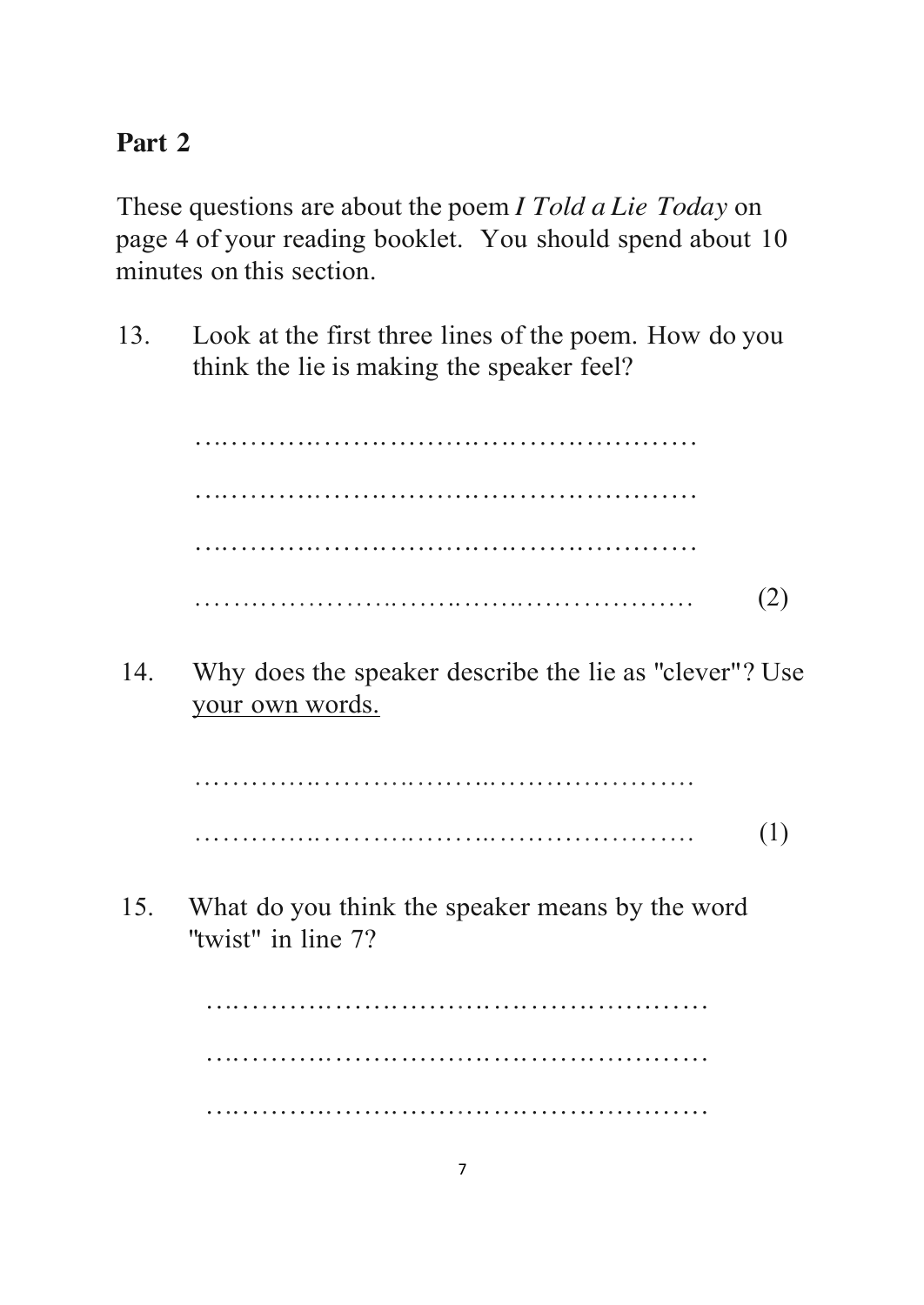$(2)$ What is the lie doing to the speaker in lines 9-11? Use 16. your own words?  $(2)$ Write down two things which you think the poet might 17. mean by the phrase "completely unwound".  $(4)$ How do you think the speaker might answer the 18. question, "What are you really like?"

| (4) |
|-----|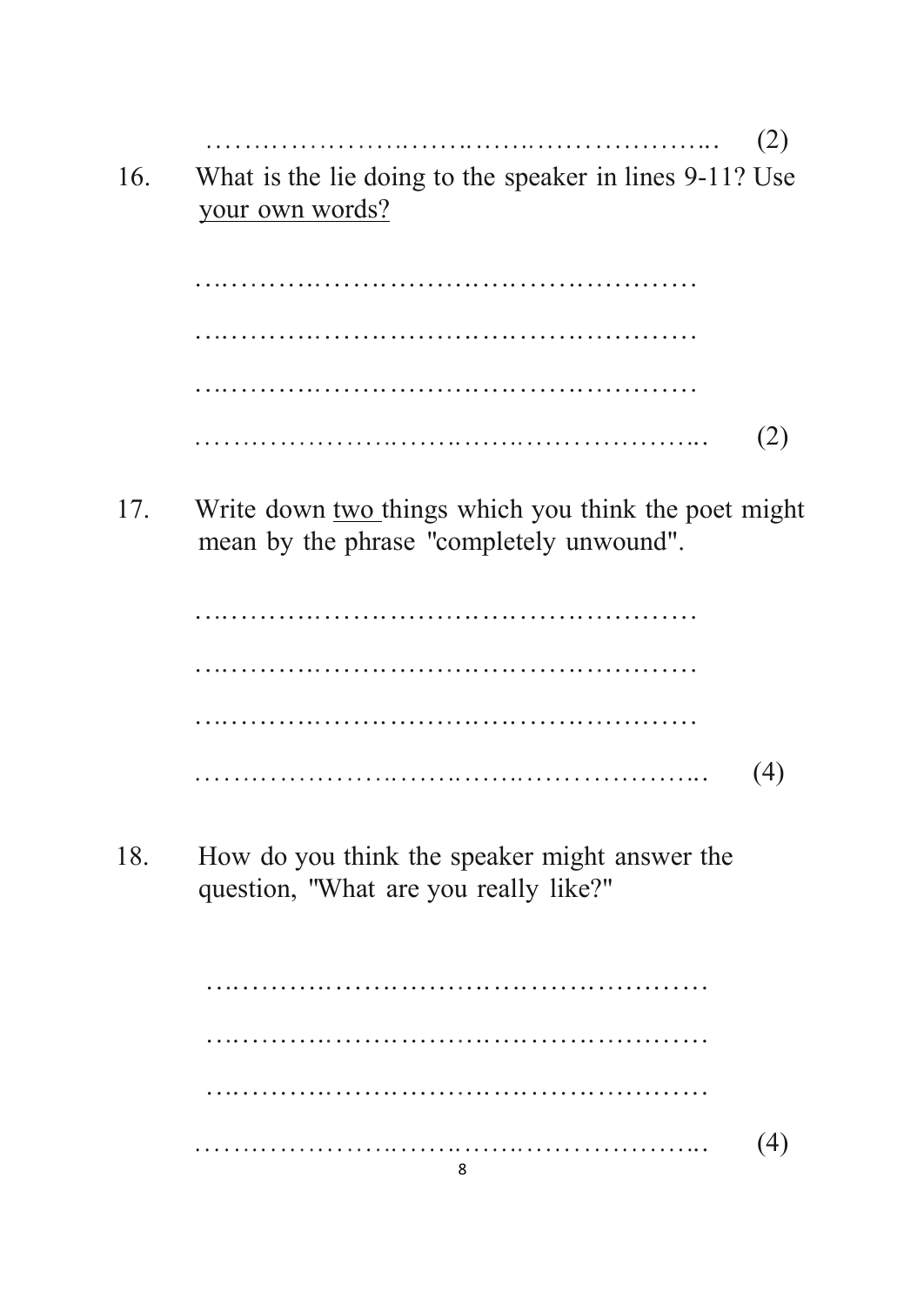

### Bancroft'sSchool

### Sample Entrance Examination

### Section B

# **Writing**

| <b>First Name</b> |  |
|-------------------|--|
| Last Name         |  |
| School            |  |

Mark

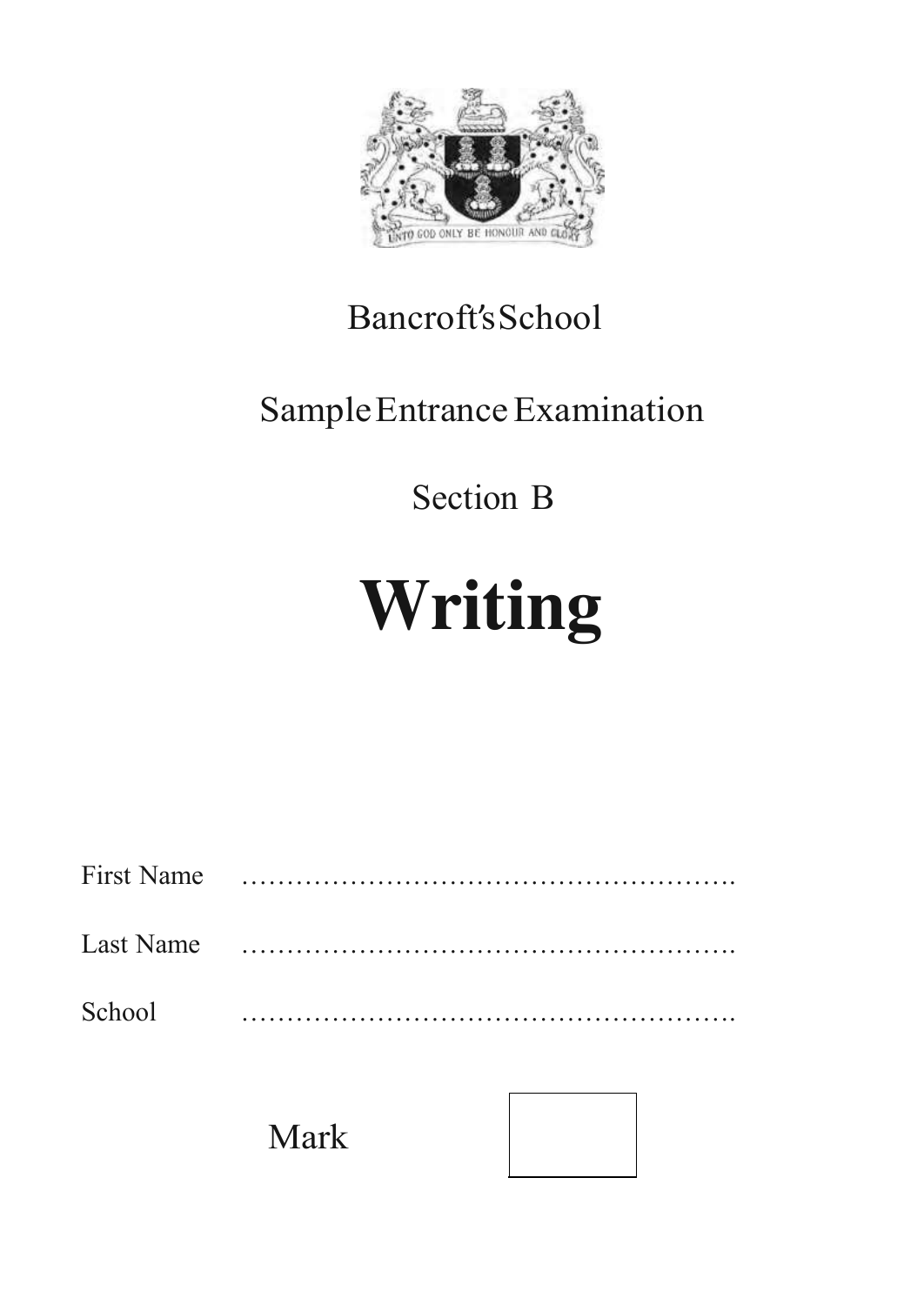You have 5 minutes to make notes and plan your writing. Do this in the planning box below. You then have 15 minutes to complete your writing.

You will be awarded marks for organising your writing well and making the essay interesting.

Be careful with spelling, punctuation and paragraphing: you will earn more marks if your writing is accurate.

Use all the time allowed.

Do not begin your essay until you are told to do so.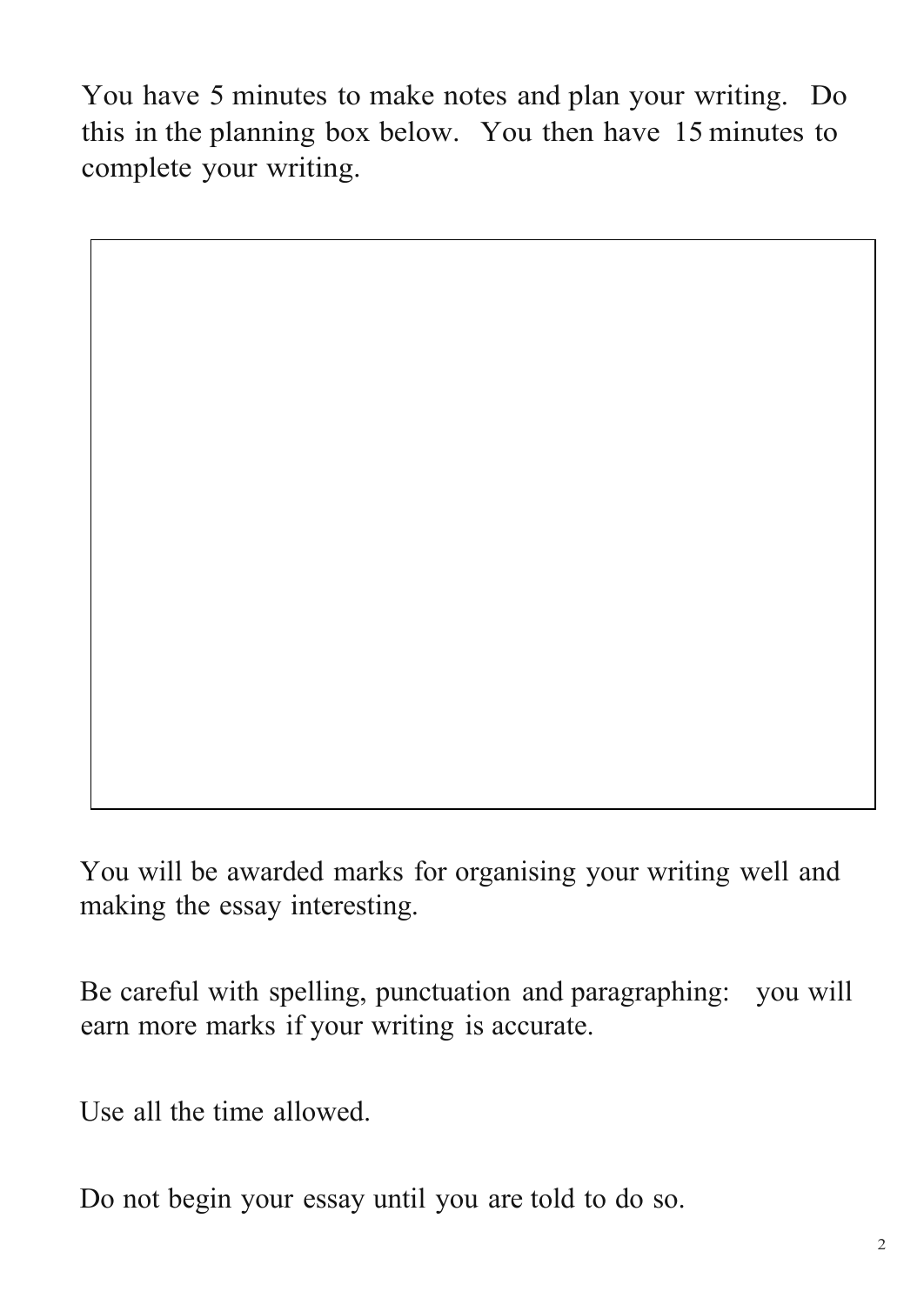Imagine you are one of the unnamed children in the extract. Describe the place where you choose to hide and your feelings as you hear Raghu looking for you.

……………………………………………………………… ……………………………………………………………… ……………………………………………………………… ……………………………………………………………… ……………………………………………………………… ……………………………………………………………… ……………………………………………………………… ……………………………………………………………… ……………………………………………………………… ……………………………………………………………… ……………………………………………………………… ………………………………………………………………